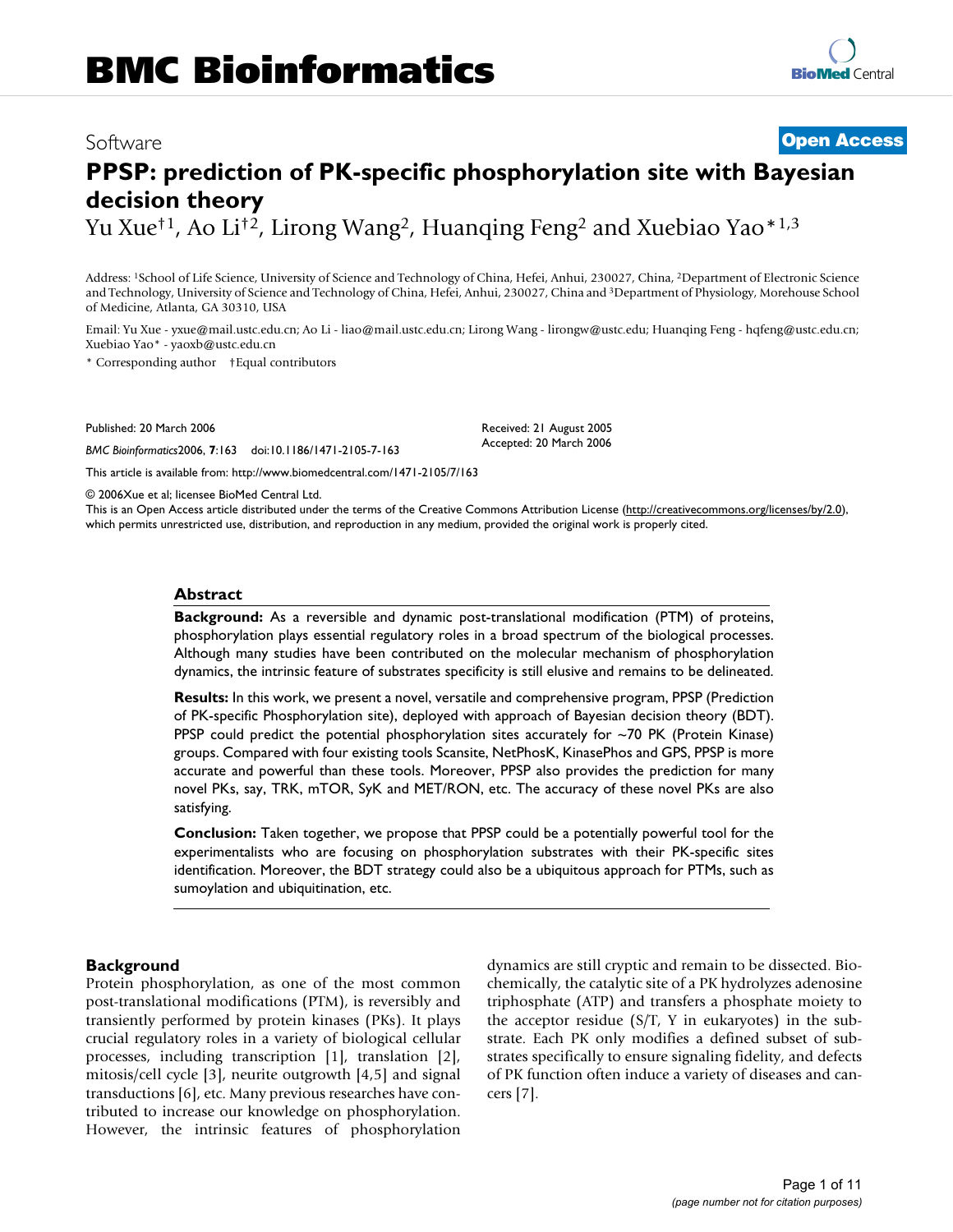There is an extensively-adopted hypothesis that PKs phosphorylate their substrates at the specific sites (consensus sequence) flanking with canonical motif [8-10]. To date, the consensus motifs of  $\sim$ 30 PKs have been reported [11]. However, there is still a large number of PKs with their specific target motifs remained to be identified. Therefore, elucidating PK-specific phosphorylation sites on the substrates is the foundation of understanding the molecular mechanism of substrates specificity and important for the biomedical drug design. However, it has been described that only consensus motif is not enough for providing the specificity of PK recognition *in vivo* [12]. There are numerous mechanisms have been proposed to contribute specificity for PKs, such as co-complex of PKs with their substrates, subcellular co-localization, interacting through modular docking sites, phosphopeptide-binding mechanisms, etc [12-17]. In a cell, protein kinase usually forms a tight complex with its target either through a third scaffold protein, or by recognizing and binding short sequence of the substrate, known as a docking site [12,18]. Moreover, phosphopeptide-binding domains (PBDs) are also important to achieve substrate specificity. Numerous PBDs (PTB, WW, SH2, SH3, FHA, MH2, WD40, Polo-box, and 14-3-3, etc) bind the phosphorylated forms of specific proteins, with recognizing distinct peptides surrounding the phosphorylated sites (pS/T, or pY) [14-17,19]. However, how these mechanisms achieve the additional specificity for PKs beyond phosphorylated motifs is still elusive, and there are very few computational studies published on this area [13,16,19]. In addition, many docking sites and PBDs still remain to be dissected. Thus, in this work, we focus on the prediction of PK-specific phosphorylation sites based on profiles/features of the surrounding primary sequences, as previously described [8-10].

Conventional experimental identifications of PK-specific phosphorylation sites on substrates *in vivo* and *in vitro* have provided the foundation of understanding the mechanisms of phosphorylation dynamics. However, these experiments are often time-consuming and expensive. And the enzymatic activity of the PKs are usually diminished or impeded *in vitro*, hampering on the studies of phosphorylation greatly. Recently, phospho-proteomic studies with mass spectrometry (MS) approaches have generated numerous data in yeast [20], mouse [21], and human [8], etc. But in these cases, it's still difficult to distinguish the PK-specific sites on the substrates. With regard of this, it is of note that the *in silico* prediction of PK-specific phosphorylation sites is in urgent need for the further experimental manipulation. To address this question, several excellent predictors have been implemented and reported [13,22-25]. For example, NetPhos has employed the consensus-motif-based approaches implemented in the artificial neural networks (ANNs) algorithm [22]. The enhanced version, NetPhosK can predict PK-specific phosphorylation sites for  $\sim$ 17 PKs [23]. Another online tool Scansite [13] has constructed the motif profiles of phosphorylation sites for  $\sim$ 20 PKs, and could predict their target sites, respectively. Previously, we have reported a web server GPS, which has been implemented in GPS (Group-based phosphorylation Predicting and Scoring) algorithm [26,27]. GPS could predict  $\sim$ 70 kinds of PK-specific phosphorylation sites, and gain excellent performance on several PK groups, especially for kinase Aurora-B. Recently, a novel and excellent web tool of KinasePhos has been incorporated with HMM (Hidden Markov Models) algorithm and constructed for phosphorylation sites predicting of 18 PK-specific groups [24,25].

In this study, we present a novel, convenient and comprehensive program, PPSP (Prediction of PK-specific Phosphorylation site), implemented in an algorithm of Bayesian decision theory (BDT). An online PPSP web service has been also constructed, accurately predicting PKspecific phosphorylation sites for 68 PK groups. The prediction performances of PPSP are satisfactory on several well-studied PKs and comparable with the other existing tools NetPhosK, Scansite, KinasePhos and GPS. Moreover, PPSP also provides the accurate prediction for many novel PKs, such as TRK, mTOR, SyK, and MET/RON, etc. Obviously, PPSP is more accurate and powerful. Therefore, we propose that PPSP could be useful and insightful for further experimental design. In addition, the prediction results of PPSP combined with delicate experiments verifications will propel our understanding of the mechanisms of phosphorylation into a new phase.

## **Implementation**

#### *Preparation of training data set*

Firstly, we obtained the data set of phosphorylation sites from Phospho.ELM (Ver 2.0, Sep. 2004) [28] and filtered the phosphorylation sites without information of PKs. There were  $\sim$ 1,400 sites preserved. We also manually curated the recent literature and acquired  $~660$  items (Before Nov. 2004). These newly curated data has been submitted to Phospho.ELM for further integration. The two data sets were integrated, and the redundant items were removed if two items exactly pinned point to the same phosphorylation site from one protein sequence. Then the total training data set contained >2,000 nonredundant positive data with very few homologous sites (see additional file 1).

Since there were several PKs with too few known phosphorylation sites, we clustered them into distinct subgroups based on sequence homology. For example, eight ribosomal protein S6 kinases (RSK1, Q15418; RSK3, Q15349; RSK2, P51812; MSK1, O75676; MSK1, O75582; RSK4, Q9UK32; S6K1, P23443; STK14B, Q9UBS0) are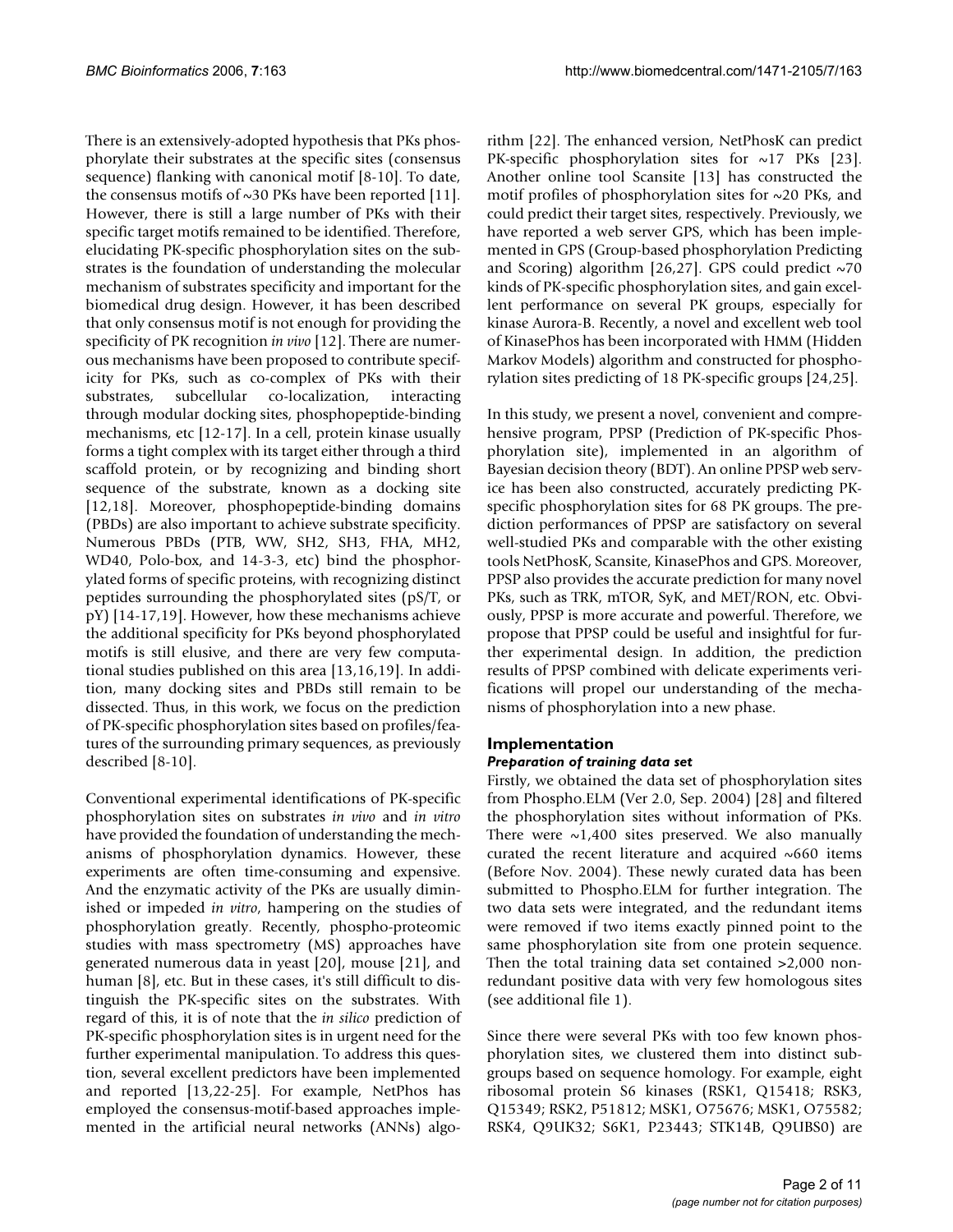

The outline of the training and procedure of PPSP.

homologous with high similarity, so we clustered these PKs into a unique PK group of S6K (Ribosomal protein S6 kinase, or RSK). In total, we have enabled 68 PK grouped.

Although Swiss-Prot also curates a huge amount of phosphorylation sites, we have found ~69% of the annotation to be ambiguous (7,924 of 11,520) (see additional file 2). There are only 842 items to be kinase-specific sites, and only 18 PKs with not less than ten sites (see additional file 3). Phospho.ELM has been constructed based on the rationale of allowing both experimentalists and bioinformatists to easily access extensive information of phosphoproteins with their sites, i.e., tracking the primary reference to find whether the site is really phosphorylated, identified *in vivo* or *in vitro*, and the relationship between the phosphorylation with physiological response [28]. And these data has been collected from literature manually with high quality. Taken together, although other resources also have collected some phosphorylation sites, we chose Phospho.ELM for its comprehensiveness.

#### *Positive & negative control for evaluation*

The sequence information of these phosphorylation substrates was retrieved from ExPASy. As previously described [11], we adopted the experimental phosphorylation sites as the positive control, while all other residues (S/T or Y) in the phosphorylation substrates were regarded as the negative control. The detailed statistics of the positive and negative data sets categorized by PK groups is available (see additional file 4).

## *Bayesian Decision Theory (BDT)*

Supposed that we have an unclassified data *x* that belongs to one of two certain categories: *C1* (defined as phosphorylated sites in this work) and *C2* (defined as non-phosphorylated sites). In addition, suppose the posterior probability of x for these two categories can be denoted as:  $p(C_1|x)$  and  $p(C_2|x)$ . Then the probability of wrong prediction is:

$$
P(\text{error} \mid x) = \frac{p(C_1 \mid x), \text{if } x \in C_2}{p(C_2 \mid x), \text{if } x \in C_1} \tag{1}
$$

To minimize the expectation of error probability that is defined as [29]:

$$
P(error) = \frac{\int P(error|x)p(x)dx}{2}
$$

It is obvious that one should choose the more probable category as the prediction result, which can be formulated by the Bayesian Decision Rule [29]:

$$
predict x as \begin{cases} C_1, & if P(C_1 | x) > P(C_2 | x) \\ C_2, & otherwise \end{cases}
$$
 (3)

Furthermore, by definition we can introduce the loss function  $\lambda(\alpha_i|C_j)$ , where  $\alpha_i$ , *i* = 1,2 is the finite set of possible solution. Thus the expected loss (risk) of taking action  $\alpha_i$ is: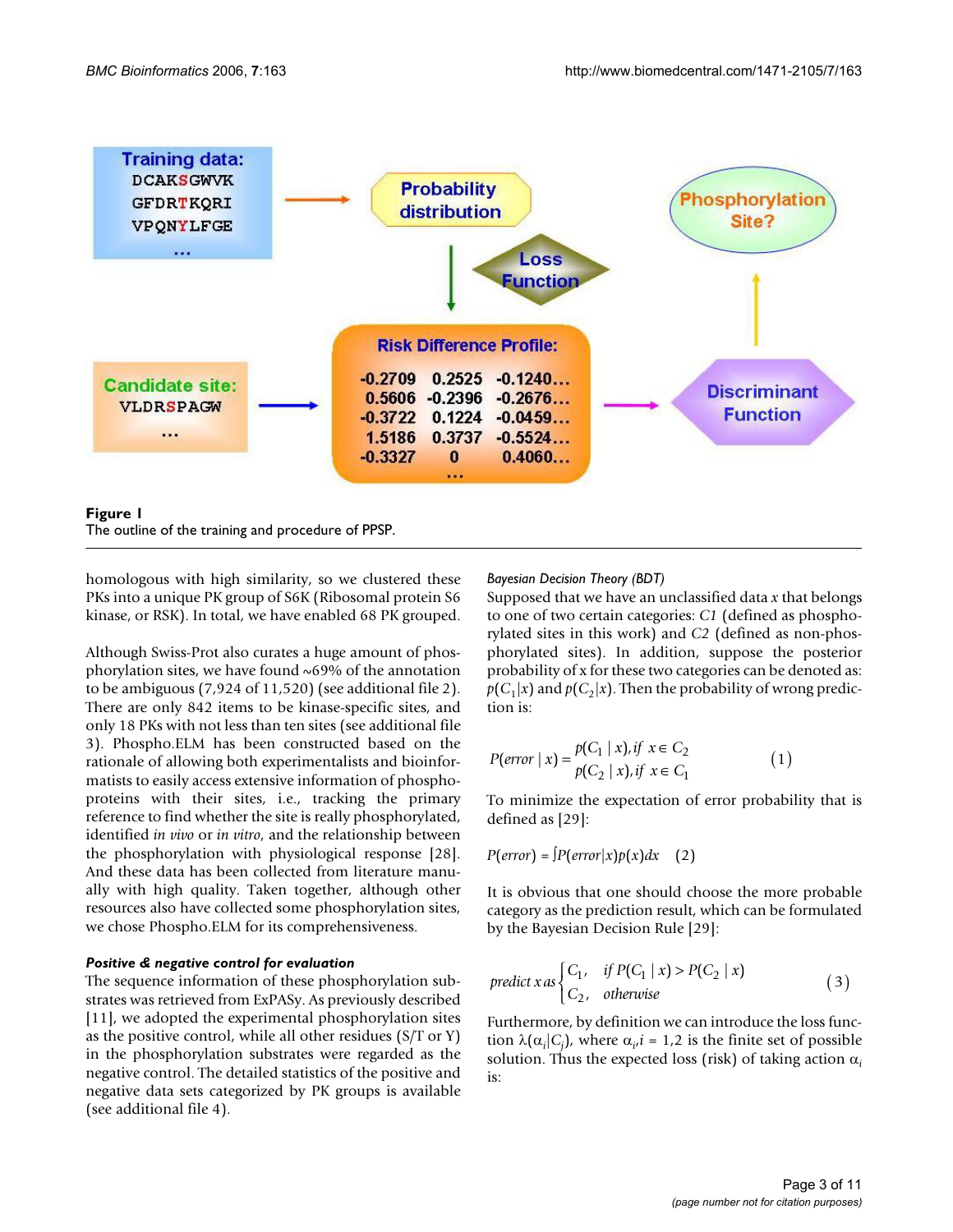| <b>PPSP</b>                    |                         | <b>PKA</b> |          |          | CK <sub>2</sub> |          | <b>ATM</b> |          | S6K      |  |
|--------------------------------|-------------------------|------------|----------|----------|-----------------|----------|------------|----------|----------|--|
|                                |                         | $Sn(\%)$   | $Sp(\%)$ | $Sn(\%)$ | $Sp(\%)$        | $Sn(\%)$ | $Sp(\%)$   | $Sn(\%)$ | $Sp(\%)$ |  |
|                                | <b>Self-consistency</b> | 90.11      | 91.70    | 83.21    | 90.01           | 93.02    | 94.06      | 92.85    | 97.97    |  |
|                                | Jack-knife              | 90.11      | 90.46    | 83.21    | 88.44           | 86.05    | 91.89      | 92.86    | 91.05    |  |
|                                | 4-                      | 90.11      | 90.43    | 81.02    | 87.90           | 86.37    | 90.14      | N/A      | N/A      |  |
| n-fold<br>cross-<br>validation | 6-                      | 90.11      | 90.52    | 81.02    | 88.34           | 86.37    | 90.60      | N/A      | N/A      |  |
|                                | 8-                      | 90.11      | 90.45    | 81.75    | 88.48           | 86.05    | 90.65      | N/A      | N/A      |  |
|                                | $10-$                   | 90.11      | 90.48    | 81.75    | 88.22           | 86.05    | 91.39      | N/A      | N/A      |  |
| Data set<br>(No.)              | <b>Positive</b>         |            | 173      |          | 142             |          | 43         |          | 4        |  |
|                                | <b>Negative</b>         |            | 8,408    |          | 5, 332          |          | 2.048      |          | 683      |  |

**Table 1: The performances of self-consistency, Jack-knife validation and** *n* **-fold (4-, 6-, 8-, 10-fold in this work) cross-validation for four well-studied PKs of PKA, CK2, ATM and S6K. The** *n***- fold cross-validation has been performed for the large data sets (N** ≥ **30).**

$$
R(\alpha_i \mid x) = \sum_{l=1}^{2} \lambda(\alpha_i \mid C_l) P(C_l \mid x)
$$
 (4)

In this condition, the goal of optimization becomes to minimize the overall risk for every *x*. Similar to the rationale of Bayesian Decision Rule, we can obtain the best performance by computing  $R(\alpha_i|x)$  for each solution  $\alpha_i$  and choose that for which has the minimal overall risk (also named as Bayes Risk) [29].

#### *Training and prediction procedure*

In this study, a local ennea-peptide (9aa) is deployed to define a candidate phosphorylation site, which has 4 upstream and 4 downstream residues of the potential phosphorylation site and can be denoted as  $\vec{x}$  =  $(x_1, x_2, \ldots, x_9)$ . Given some positive (training) data, there are many ways to estimate  $R(\alpha_i|x)$  (where  $\alpha_1$  and  $\alpha_2$ ) denote different prediction results: true and false phosphorylation sites, respectively). One simple way is to assume that all flanking residues are mutual independent, and then the Bayes Risk can be formulated as:

$$
R(\alpha_i \mid \vec{x}) = \sum_{j=1}^{9} R(\alpha_i \mid x_j)
$$
 (5)

$$
R(\alpha_i | x_j) = E(\lambda | x_j, \alpha_i) = \sum_{l=1}^{2} \sum_{k=1}^{20} \lambda(j, k | \alpha_i, C_l) p(C_l | x_j)
$$
(6)

Here  $p(C_l|x_j)$  is the posterior probability of  $x_j$  belonging to category  $C_l$  and can be further described by the Bayesian formula:

$$
p(C_l | x_j) = \frac{p(x_j | C_l) p(C_l)}{p(x_j)} = \frac{p(x_j | C_l) p(C_l)}{\sum_{l=1}^{2} p(x_j | C_l) p(C_l)}, l = 1, 2
$$
\n(7)

Here  $p(C_l)$  is the prior probability of category  $C_l$  and  $p(x_j|C_l)$  can be estimated by observing the occurrence of each residue in training data given the hypothesis of equation (5). Although there are much more false phosphorylation site in data set, we give equal prior probability for each category (no prior information), which can avoid bias prediction results. The loss function we construct is based on BLOSUM62 matrix [30] by considering the biochemical difference of residues, which can be formulated as:

$$
\lambda(j,k \mid \alpha_i, C_l) = \begin{cases}\n-BLOSUM62(j,k), & \text{if } \alpha_i \neq C_l \\
0, & \text{if } \alpha_i = C_l\n\end{cases}
$$
\n(8)

Although other matrices could be also adopted, the BLOSUM62 matrix is chosen in this work. Moreover, we introduce a trade-off threshold *b* as the only parameter in this method to control the performance for different categories. Thus the final Discriminant function for prediction is:

predict 
$$
\vec{x}
$$
 as 
$$
\begin{cases} C_1, & \text{if } R(\alpha_2 | \vec{x}) - R(\alpha_1 | \vec{x}) > b \\ C_2, & \text{otherwise} \end{cases}
$$
 (9)

The outline of the training and procedure in this work is illustrated in Figure 1. We first estimate the probability distribution of each residue of the true/false ennea-peptide within the training data. Then the Bayes risk for either potential solution (i.e true or false phosphorylation site) is calculated, respectively. To implement the final differential function in equation (9) effectively, we built a difference profile of Bayesian decision risk for each PK family/group in prediction. In this way, a candidate site for a given protein kinase is assessed in the profile and the outcome for each residue is summed up. If the difference of risks (false prediction minus true prediction) is greater than the threshold *b*, it will be predicted by PPSP as a negative site that can not be phosphorylated by this PK. Otherwise, PPSP will infer the site is as a potential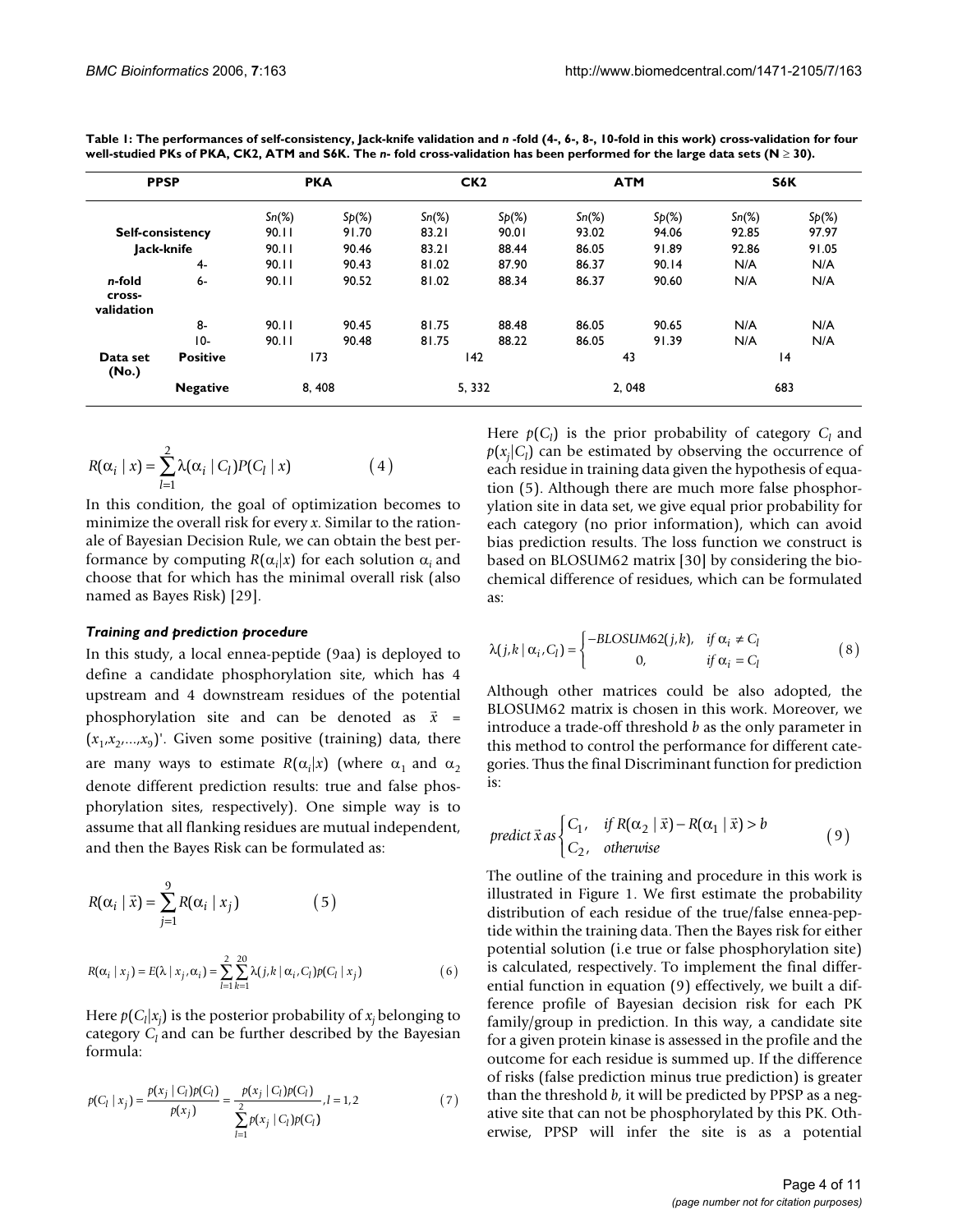| <b>PPSP</b> |                         | <b>TRK</b> |          | mTOR     |          | <b>SyK</b> |          | <b>MET/RON</b> |          |
|-------------|-------------------------|------------|----------|----------|----------|------------|----------|----------------|----------|
|             |                         | $Sn(\%)$   | $Sp(\%)$ | $Sn(\%)$ | $Sp(\%)$ | $Sn(\%)$   | $Sp(\%)$ | $Sn(\%)$       | $Sp(\%)$ |
|             | <b>Self-consistency</b> | 92.31      | 97.40    | 93.33    | 96.46    | 92.59      | 91.98    | 89.47          | 95.90    |
|             | Jack-knife              | 84.62      | 96.10    | 93.33    | 91.27    | 77.79      | 86.79    | 73.68          | 91.80    |
| Data set    | <b>Positive</b>         |            | 13       |          | 14       |            | 27       |                | 19       |
| (No.)       | <b>Negative</b>         |            | 77       |          | 433      | 251        |          |                | 122      |

**Table 2: The self-consistency performance and Jack-knife validation for four novel PKs of TRK, mTOR, SyK and MET/RON.**

phosphorylation site. In this work, the threshold for each PK has been optimized automatically.

#### **Results and discussions** *Prediction performance of PPSP*

Three measurements, i.e., Sensitivity (*Sn*), Specificity (*Sp*), and Mathew correlation coefficient (*MCC*) are widely employed to evaluate the performance of prediction with definitions as below:

$$
Sn = \frac{TP}{TP + FN}, \quad Sp = \frac{TN}{TN + FP},
$$

and

$$
MCC = \frac{(TP \times TN) - (FN \times FP)}{\sqrt{(TP + FN) \times (TN + FP) \times (TP + FP) \times (TN + FN)}}.
$$

Among the data with positive predictions by PPSP, the real positives are regarded as *true positives* (*TP*), while the others are defined as *false positives* (*FP*). Among the data with negative predictions by PPSP, the real positives are regarded as *false negatives* (*FN*), while the others are defined as *true negatives* (*TN*). The Sensitivity (*Sn*) and Specificity (*Sp*) illustrate the correct prediction ratios of positive and negative data sets respectively. But when the number of positive data and negative data differ too much from each other, the Mathew correlation coefficient (*MCC*) should be calculated to assess the prediction performance. The value of *MCC* ranges from -1 to 1, and bigger *MCC* stands for better prediction performance.

To assess whether PPSP is unbiased and robust for prediction, we adopt the standard method "Jack-Knife" validation. We perform the Jack-Knife validation for these PKs by removing one real site from the training data set at a time and re-calculating the *Sn* &*Sp*, respectively. The final results are the average of the all *Sn* &*Sp* of the Jack-Knife validation. Although "Jack-Knife" validation does make sense when the size of the data set is small (i.e.,  $N < 30$ ), we have also taken an additional test with *n*-fold (4-, 6-, 8 and 10-fold in this work) cross-validation for 22 PK groups with larger positive data set ( $N \geq 30$ ). As previously proposed [25], the tests are repeated for 20 times and the *Sn* &*Sp* is computed each time. Then the average Sn & Sp are calculated as the final results (see additional file 5).

In table 1, we list the prediction performances for four most well-studied PKs of PKA (Protein kinase A), CK2 (Casein Kinase II), ATM (Ataxia telangiectasia mutated) and S6K (Ribosomal protein S6 kinase, or RSK). The prediction performances of self-consistency, Jack-knife validation and *n*-fold cross-validation has been provided. For PKA, CK2, ATM and S6K, the *Sn* &*Sp* of the self-consistency is 92.31% & 97.40%, 93.33% & 96.46%, 92.59% & 91.98%, and 89.47% & 95.90%, while the Jack-Knife validation is 90.11% & 90.46%, 83.21% & 88.44%, 86.05% & 91.89%, 92.86% & 91.05%, respectively. Interestingly, the performances of *n*-fold cross-validation are very simi-

**Table 3: With the default cut-off of PPSP, the percentile of the sites predicted to be potential true positive hits is listed. Both random ennea-peptides and data sets from human proteome have been computed, separately.**

| PK group        |        | Random ennea- peptides |        | Ennea-peptides from human proteome |       |        |  |
|-----------------|--------|------------------------|--------|------------------------------------|-------|--------|--|
|                 | S      |                        | 丷      | s                                  |       |        |  |
| <b>PKA</b>      | 11.75% | 2.20%                  |        | 14.61%                             | 3.20% |        |  |
| CK <sub>2</sub> | 9.18%  | 3.18%                  |        | 12.60%                             | 5.65% |        |  |
| <b>ATM</b>      | 8.42%  | 1.96%                  |        | 8.95%                              | 2.13% |        |  |
| S6K             | 14.72% | 3.71%                  |        | 14.90%                             | 3.89% |        |  |
| <b>mTOR</b>     | 5.95%  | 7.09%                  |        | 8.20%                              | 9.14% |        |  |
| <b>TRK</b>      |        |                        | 3.59%  |                                    |       | 3.94%  |  |
| Syk             |        |                        | 7.00%  |                                    |       | 9.74%  |  |
| Met/RON         |        |                        | 13.37% |                                    |       | 13.77% |  |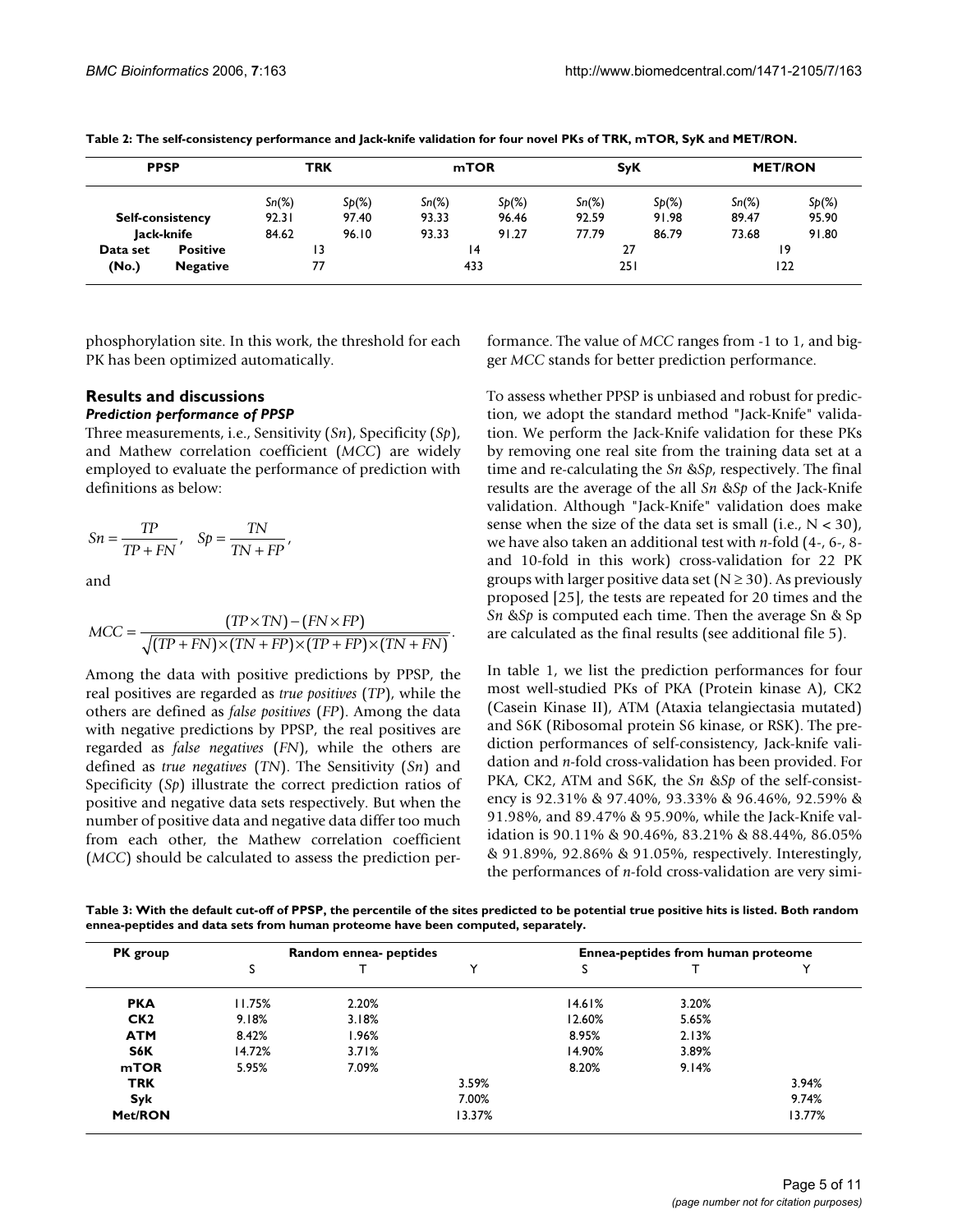

#### the distribution of risk difference of rand ure 2 **Figure 2** om and human proteome data set of PKA-specific site prediction is diagramed in Fig-

the distribution of risk difference of random and human proteome data set of PKA-specific site prediction is diagramed in Figure 2. A. Distribution of Risk Difference of random data set (serine) of PKA-specific site prediction. B. Distribution of Risk Difference of random data set (threonine) of PKA-specific site prediction. C. Distribution of Risk Difference of human proteome data set (serine) of PKA-specific site prediction. D. Distribution of Risk Difference of Human proteome data set (threonine) of PKA-specific site prediction.

lar and consistent with the results of the Jack-Knife validation. So the PPSP is quite robust and unbiased for these well-studied PKs. Moreover, PPSP could predict for several novel PKs (>30, see additional file 4). In Table 2, we choose four PKs, including TRK (Neurotrophic tyrosine kinase receptor), mTOR (Mammalian target of rapamycin), SyK (Spleen tyrosine kinase), and MET/RON (Hepatocyte growth factor receptor/Macrophage-stimulating protein receptor), which predictors for them are not available previously. Interestingly, the prediction performance of PPSP is also satisfying. And the Jack-knife validation proposes that the PPSP approach is also robust and unbiased for these novel PKs. The full content of the prediction performance of PPSP is available from PPSP website.

To evaluate the performance of PPSP on the signal to noise for phosphorylation sites retrieval, we also perform two additional evaluations. Firstly, we randomly generate 10, 000 serine (S) and threonine (T) ennea-peptides for serine/threonine kinases (STKs), with 10, 000 tyrosine (Y) nona-peptides for tyrosine kinases (TKs). In addition, to determine the ability of the PPSP to retrieve potential real phosphorylation sites from the full proteome, we have downloaded the protein sequences of human proteome from public database [ftp://ftp.ebi.ac.uk/pub/databases/](ftp://ftp.ebi.ac.uk/pub/databases/IPI/current/ipi.HUMAN.fasta.gz) [IPI/current/ipi.HUMAN.fasta.gz](ftp://ftp.ebi.ac.uk/pub/databases/IPI/current/ipi.HUMAN.fasta.gz). Again, we randomly retrieve 10, 000 S & T and Y ennea-peptides for STKs and TKs from the human proteome, respectively. Then we compute the Risk Difference (RD) of each ennea-peptide.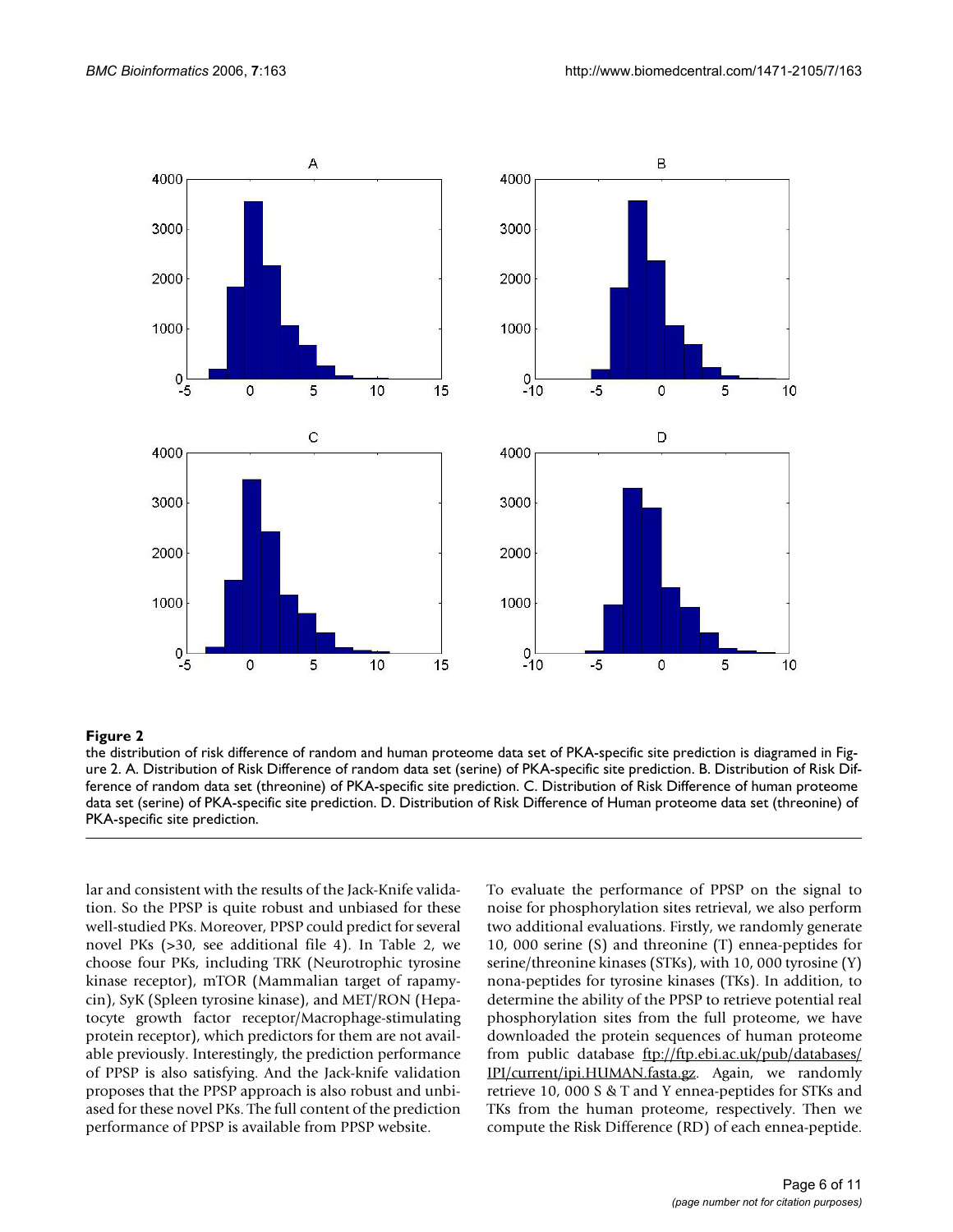|                              | <b>PK</b>            |          | <b>PKA</b> |        |          | CK <sub>2</sub> |        |          | <b>ATM</b> |        |          | S6K      |        |
|------------------------------|----------------------|----------|------------|--------|----------|-----------------|--------|----------|------------|--------|----------|----------|--------|
| Predic<br>tor                | Group                | $Sn(\%)$ | Sp(%)      | MCC    | $Sn(\%)$ | Sp(%)           | MCC    | $Sn(\%)$ | Sp(%)      | MCC    | $Sn(\%)$ | $Sp(\%)$ | MCC    |
| <b>PPSP</b>                  | Default <sup>a</sup> | 90.11    | 91.7       | 0.3841 | 83.21    | 90.01           | 0.3596 | 93.02    | 94.06      | 0.4627 | 92.85    | 97.97    | 0.6618 |
| ScanSi<br>te                 | Highb                | 21.98    | 99.96      | 0.4450 | 10.95    | 99.86           | 0.2655 | 18.6     | 99.8       | 0.3443 | N/A      | N/A      | N/A    |
|                              | Medium               | 44.5 l   | 99.39      | 0.5084 | 27.01    | 99.11           | 0.3342 | 25.58    | 98.89      | 0.2756 | N/A      | N/A      | N/A    |
|                              | Low                  | 47.8     | 98.29      | 0.4041 | 54.02    | 96.34           | 0.3684 | 51.16    | 94.89      | 0.2739 | N/A      | N/A      | N/A    |
| <b>NetPh</b><br>osK          | Default              | 79.12    | 90.65      | 0.3165 | 82.48    | 89.43           | 0.3464 | 86.01    | 98.51      | 0.6786 | 82.35    | 97.14    | 0.5404 |
| <b>Kinase</b><br><b>Phos</b> | 90%<br>$(Sp)^d$      | 90.72    | 91.3       | 0.3783 | 72.53    | 91.58           | 0.3384 | 88.37    | 87.8       | 0.3137 | N/A      | N/A      | N/A    |
|                              | 95%<br>(Sp)          | 89.18    | 94.62      | 0.4595 | 64.58    | 94.93           | 0.3806 | 88.37    | 92.14      | 0.3893 | N/A      | N/A      | N/A    |
|                              | 100%<br>(Sp)         | 76.8     | 98.47      | 0.6154 | 54.86    | 98.66           | 0.5222 | 86.05    | 96.89      | 0.5497 | N/A      | N/A      | N/A    |
| <b>GPS</b>                   | Default              | 88.88    | 90.57      | 0.3564 | 82.99    | 87.59           | 0.3210 | 90.86    | 89.55      | 0.3498 | 94.9     | 91.34    | 0.3964 |

**Table 4: The prediction performance of Scansite, NetPhosK, KinasePhos and GPS for four well-studied PKs of PKA, CK2, ATM and S6K.**

a. The default parameters are employed for PPSP, NetPhosK and GPS.

b. ScanSite 2.0 has three thresholds for prediction, including high, medium and low stringencies.

c. N/A – not available.

d. KinasePhos has paid attention to prediction specificity with three cut-off values, as 90%, 95% and 100%.

Under the default threshold of PPSP, the percentile of the sites predicted to be potential true positive hits is listed (see in Table 3). The prediction results of random and human proteome data set are very similar. And the distribution of Risk Difference of random and human proteome data set of PKA-specific site prediction is diagramed in Figure 2. In this work, the default threshold of PKA is 3.5, and predicted Risk Differences of the most of the ennea-peptides from the two data sets are smaller than this cut-off. Based on these analyses, we propose that PPSP could efficiently predict the potential real sites with very low false positive hits. The ratio of Serine and Threonine is not exactly equal. However, we and others are unable to explain this question [25].

#### *Comparison of PPSP with Scansite, NetPhosK, KinasePhos and GPS*

With four well-studied PKs of PKA, CK2, ATM and S6K as model kinases, we compare PPSP with four previous online prediction systems: Scansite, NetPhosK, Kinase-Phos and GPS. In Table 4, we list the prediction performances of Scansite, NetPhosK, KinasePhos and GPS for PKA, CK2, ATM and S6K, respectively. Since we can't reperform the Jack-knife validation for the predictors, we submit the substrate sequence into these tools for prediction. And the self-consistency performance of PPSP is adopted here for comparison. Scansite has three thresholds for prediction, including high, medium and low stringency, while KinasePhos has paid attention to prediction specificity with three cut-off values, as 90%, 95% and 100%. And the default parameter is adopted for GPS. We calculate the prediction performances of Scansite and KinasePhos at three distinct thresholds, separately. As for NetPhosK, we only adopt the default cut-off value with 0.5, in mode of Prediction without filtering. Obviously, PPSP, NetPhosK, KinasePhos and GPS are better than Scansite. For PKA, the prediction performance of PPSP is 90.11% (*Sn*) and 91.70% (*Sp*), and outperforms to Net-PhosK (*Sn* 79.12% &*Sp* 90.65%) with about 10% higher sensitivity and similar specificity. And for CK2, the performance of PPSP is 83.21% (*Sn*) and 90.01% (*Sp*), slightly higher than NetPhosK (*Sn* 82.48% &*Sp* 89.43%). The prediction performance of KinasePhos is similar with PPSP on PKA and CK2. However, for ATM, the NetPhosK is 86.01% (*Sn*) and 98.51% (*Sp*), whereas PPSP is 93.02% (*Sn*) and 94.06% (*Sp*). Although PPSP has a lower specificity than NetPhosK with  $\sim$ 4%, the sensitivity is high with ~7% enhanced. Finally, for S6K (also called as RSK in Net-PhosK), although the specificity of PPSP (97.97%) and NetPhosK (97.14%) is quite similar, PPSP outperforms than NetPhosK with  $~10\%$  higher in sensitivity. With regard of this, we propose the prediction performance of PPSP could be at least comparable with the existing systems.

However, the analysis and comparison above are only in theoretical and not intuitive. Furthermore, we browse the recent literature from PubMed and randomly choose some instances for comparison. One example is Bluetongue virus (BTV) nonstructural protein 2 (NS2, P23065), a substrate of CK2 [31]. As a nonspecific singlestranded RNA (ssRNA)-binding protein, NS2 accumulates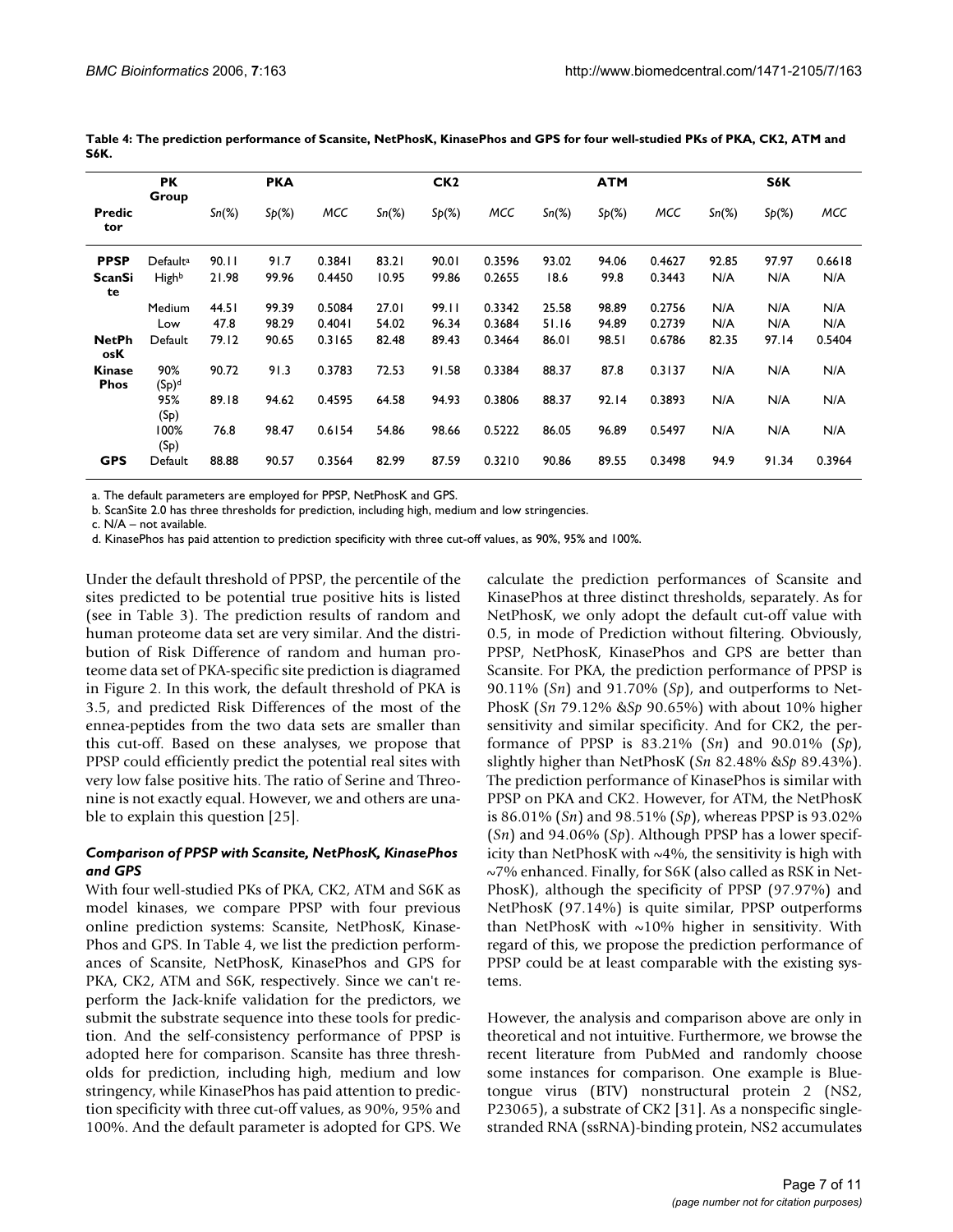| CK <sub>2</sub><br><b>Experimental Defined</b> |              | <b>NS2 (P23065)</b>                                    | GAGA (Q08605)                                                             | Calmodulin (P62158)                               |  |
|------------------------------------------------|--------------|--------------------------------------------------------|---------------------------------------------------------------------------|---------------------------------------------------|--|
|                                                |              | S249, S259                                             | S378, S388                                                                | T79, S81, S101, T117                              |  |
| <b>PPSP</b>                                    |              | T <sub>247</sub> , S <sub>249</sub> , S <sub>259</sub> | T123, S335, S337, S380, S388                                              | T5, T79, S81, T117                                |  |
| <b>NetPhosK</b>                                |              | T87, T88, S204, T247, S249, S259,<br>T <sub>266</sub>  | S388, T394                                                                | T5, T28, T44, T62, T79,<br><b>S81. S101. T117</b> |  |
|                                                | high         | <b>S259</b>                                            | N/A                                                                       | N/A                                               |  |
| <b>ScanSite</b>                                | medium       | S249, S259                                             | N/A                                                                       | S8 I                                              |  |
|                                                | low          | T88, S182, T247, S249, S259                            | T385, T394                                                                | T79, S81, T117                                    |  |
| <b>KinasePhos</b>                              | 90% (Sp)     | T247. S249. S259                                       | S240, S241, S339, T378, S386, S389,<br>S391, S393, S397, S518, S521, S523 | T5. T44. T79. S81. S101. T117                     |  |
|                                                | 95% (Sp)     | S <sub>249</sub> S <sub>259</sub>                      | S240, S339, T378, S386,<br>S391, S397, S518, S521                         | T5, T44, T79, S81,<br><b>SIOI, TII7</b>           |  |
|                                                | $100\%$ (Sp) | <b>S259</b>                                            | S339, S521                                                                | T5, T79, S81, S101, T117                          |  |
| <b>GPS</b>                                     |              | S249. S259                                             | T123, S337, S339, S385, S386,<br><b>S388, S518, S521</b>                  | T5, T44, T79, S81, T117                           |  |

**Table 5: The experimental verified vs. predicted CK2-specific phosphorylation sites of Bluetongue virus (BTV) nonstructural protein 2 (NS2), Drosophila transcription factor GAGA and human Calmodulin protein.**

in BTV-infected cells, and is functional in viral replication and morphogenesis [31-34]. NS2 could hydrolyze both ATP and GTP with high affinity, showing strong enzymatic activity [32]. Using mutagenesis analysis, CK2 was demonstrated to phosphorylate NS2 in two serine sites S249 and S259, probably modulating its RNA binding properties, enzymatic activity or influencing its ability to interact with other viral proteins [31]. For CK2-specific phosphorylation sites prediction, all of the four programs can detect them successfully (see in Table 5). In this case, the Scansite with medium stringency get the best hits. PPSP predict three sites as positive hits (T247, S249, and S259), but NetPhosK provide too much results with seven positive hits. Two additional instances are also provided in Table 5. One is *Drosophila* transcription factor protein GAGA (Q08605), regulating gene transcription and chromatin remodeling, etc [35]. The other is human Calmodulin protein (P62158) [36]. The prediction results of the four programs are shown in Table 5. And the online prediction of PPSP is diagramed in Figure 3. Obviously, for the well-studied PKs, i.e. CK2, PPSP is accurate and comparable with the existing tools.

#### *Application of PPSP to the novel PKs*

For application of PPSP to the novel PKs, here we employ PPSP to predict the phosphorylation sites of TRK. TRK is a sub-family of receptor tyrosine kinases (RTK), consisting three highly similar homologs, TRK-A, -B, and -C [37]. TRK-A, -B, and -C could be activated specifically by nerve growth factor (NGF), brain-derived neurotrophic factor (BDNF) and NT-4/-5, and NT-3, respectively. Under activated state, TRK could regulate a variety of biological processes including cell survival, embryo, differentiation, proliferation, axon and dendrite growth and patterning, and apoptosis, etc [37].

Recently, protein Ras guanine-releasing factor 1 (RasGrf1, Q13972), a GTPase of the Ras and Rho family, has been proposed to be phosphorylated and interact with TRK-A, - B, -C in co-transfection experiments [5]. However, the exact phosphorylation sites of RasGrf1 by TRK remain to be identified. PPSP has predicted that there are totally two potential phosphorylation sites on RasGrf1 (Y94 & Y1209) (see in Figure 4). Moreover, the human tumorous imaginal disc 1 (TID1, Q96EY1) was verified as a substrate

Α.

|     |                 | <b>PositionKinase Peptide</b> | Threshold Risk- |       |
|-----|-----------------|-------------------------------|-----------------|-------|
| 247 | CK2             | <b>EOVKTL SDD</b>             | 3.6             | 4.60  |
| 249 | CK2             | <b>VKTLSDDDD</b>              | 3.6             | 10.71 |
| 259 | CK <sub>2</sub> | <b>GEDASDDEH</b>              | 3.6             | 10.61 |

**B.** 

|     |     | <b>PositionKinase Peptide</b> | Threshold Risk- |      |
|-----|-----|-------------------------------|-----------------|------|
| 123 | CK2 | <b>POTVTKDDY</b>              | 3.6             | 4.53 |
| 335 | CK2 | <b>EKPRSRS0S</b>              | 3.6             | 3.79 |
| 337 | CK2 | <b>PRSRS0SE0</b>              | 3.6             | 5.41 |
| 380 | CK2 | <b>KKSKSGNDT</b>              | 3.6             | 5.38 |
| 388 | CK2 | <b>TTLDSSMEM</b>              | 3.6             | 3.60 |

C.

| <b>PositionKinase Peptide</b> |                 |                          | Risk-<br>Threshold <sup>NIST</sup> |
|-------------------------------|-----------------|--------------------------|------------------------------------|
| 5                             | CK2             | <b>ADOLTEEOI</b><br>3.6  | 4.02                               |
| 79                            | CK <sub>2</sub> | 3.6<br><b>KMKDTDSEE</b>  | 8.34                               |
| 81                            | CK <sub>2</sub> | 3.6<br><b>KDTDSEEEI</b>  | 8.79                               |
| 117                           | CK2             | 3.6<br><b>GEKL TDEEV</b> | 6.60                               |

#### Figure 3

The prediction results of Bluetongue virus (BTV) nonstructural protein 2 (NS2), Drosophila transcription factor GAGA and human Calmodulin protein with PPSP. Figure 3A – prediction results of NS2; Figure 3B – prediction results of GAGA; Figure 3C – prediction results of Calmodulin.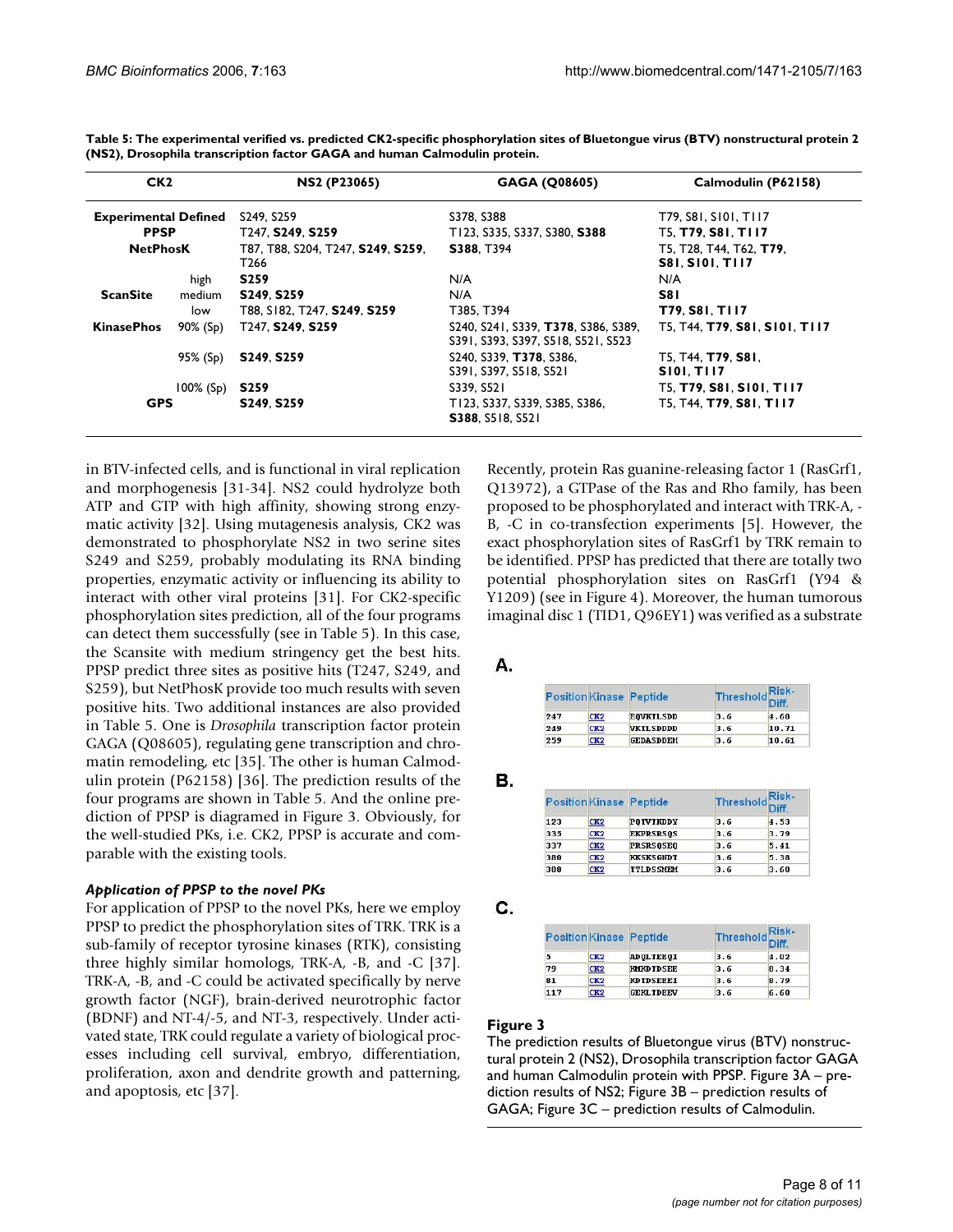

RasGrf1 (Q13972)

of TRK with co-immunoprecipitation (Co-IP) [4] and the phosphorylation sites were not elucidated. PPSP could predict that there are three candidate sites with Y94, Y95 and Y173 (see in Figure 4). These prediction results would be very useful for the further experimentation and elucidation phospho-regulation underlying cellular dynamics.

#### **Conclusion**

In this work, we present a novel computational program– PPSP (prediction of PK-specific phosphorylation sites) based on Bayesian decision theory (BDT). We model a candidate phosphorylation motif as an ennea/nona-peptide (9aa) flanking with 4 upstream and 4 downstream residues of a potential phosphorylation site (S/T, or Y). With the BDT algorithm, we estimate the probability distributions of true and false phosphorylation sites and make prediction based on a loss function constructed with BLOSUM62 matrix [30]. We have evaluated the sensitivity and specificity of PPSP by "Jack-knife" validation. An online PPSP web service has been also constructed,

accurately predicting PK-specific phosphorylation sites for 68 PK groups. For comparison with four reported systems Scansite, NetPhosK, KinasePhos and GPS, we take four well-studied PKs of PKA, CK2, ATM and S6K as model kinases. The prediction performances of PPSP are satisfactory judged using these well-studied PKs and comparable with the other existing tools. Moreover, PPSP also provides the accurate prediction for many novel PKs, such as TRK, mTOR, SyK, and MET/RON, etc. Thus, comparison with the previous work, PPSP provides more accurate and powerful ability. Moreover, the BDT approach could also be an extensive method for PTMs prediction, such as sumoylation and ubiquitination, etc. In addition, although many phospho-proteomic researches have generated numerous data [8,20,21], however, the up-regulated PKs still remain to be dissected. Despite the demonstration of phosphor-regulation of protein kinases and their respective substrates, the exact phosphorylation sites are unclear [4,5]. Taken together, the prediction results of PPSP should be insightful and important for fur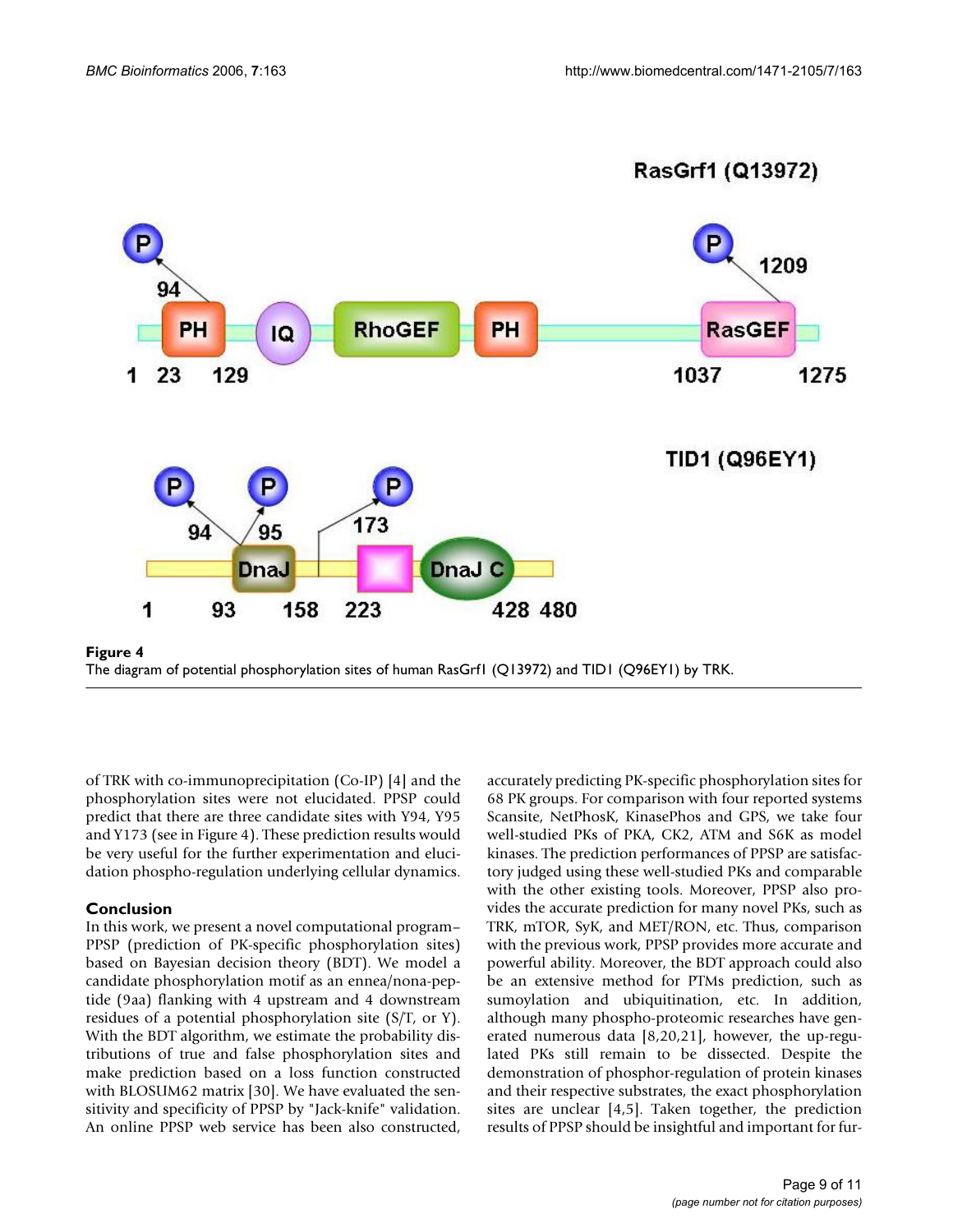ther experiments. The combination of computational and experimental identifications will propel our understanding of phosphorylation dynamics into a new phase.

#### *Availability and requirements*

PPSP has been implemented in Linux + Apache + PHP, and is freely available at: [http://bioinformatics.lcd](http://bioinformatics.lcd-ustc.org/PPSP)[ustc.org/PPSP](http://bioinformatics.lcd-ustc.org/PPSP). A latest web browser (eg. Internet Explorer, Netscape, or Mozilla, etc) is required.

## **Authors' contributions**

YX and AL should be regarded as joint First Authors. YX and AL designed the methodology, carried out the analysis and drafted the manuscript. LW developed the web service, contributed several insightful opinions and improved manuscript greatly. XY coordinated the research and finalized the manuscript.

## **Additional material**

## **Additional file 1**

*To test whether the training data sets are highly redundant, we retrieve all protein sequences for each PK-specific substrate. Then we use CD-HIT to check whether many protein sequences are highly homologous. The result of the eight PK groups employed in this work is listed. However, most of the PK-specific substrates are shown with low similarity. For CK2 and PKA, we carefully check each pairs of the homologous protein sequences. However, most of the phosphorylation sites are not homologous sites. Thus, we propose the training data set is proper for this work with low redundant.*

Click here for file

[\[http://www.biomedcentral.com/content/supplementary/1471-](http://www.biomedcentral.com/content/supplementary/1471-2105-7-163-S1.xls) 2105-7-163-S1.xls]

# **Additional file 2**

*The statistics of the annotations of the phosphorylation information from Swiss-Prot database. The entries annotated with "by similarity", "potential", "probable" or "partial" are regarded as ambiguous annotations. There are only 842 annotations of the kinase-specific phosphorylation sites provided.*

Click here for file

[\[http://www.biomedcentral.com/content/supplementary/1471-](http://www.biomedcentral.com/content/supplementary/1471-2105-7-163-S2.xls) 2105-7-163-S2.xls]

# **Additional file 3**

*The statistics of the annotations of the kinase-specific phosphorylation sites from Swiss-Prot database. There are only 18 PK groups with not less than ten sites.*

Click here for file

[\[http://www.biomedcentral.com/content/supplementary/1471-](http://www.biomedcentral.com/content/supplementary/1471-2105-7-163-S3.xls) 2105-7-163-S3.xls]

## **Additional file 4**

*Data set description for each protein kinase.* Click here for file [\[http://www.biomedcentral.com/content/supplementary/1471-](http://www.biomedcentral.com/content/supplementary/1471-2105-7-163-S4.xls) 2105-7-163-S4.xls]

## **Additional file 5**

*The prediction performance of PPSP (self-consistency, Jack-Knife validation and* n*-fold cross-validation) for 22 PK groups with large data set (N*  <sup>≥</sup> *30).*

Click here for file

[\[http://www.biomedcentral.com/content/supplementary/1471-](http://www.biomedcentral.com/content/supplementary/1471-2105-7-163-S5.xls) 2105-7-163-S5.xls]

## **Acknowledgements**

We thank Dr. Fengfeng Zhou (UGA) for helpful discussions and critical reading of this manuscript. The authors thank Drs T.J. Gibson and F. Diella for providing the data set of Phospho.ELM for this work. We thank the anonymous referees for their many helpful comments. The work is supported by grants from Chinese Natural Science Foundation (39925018 and 30121001), Chinese Academy of Science (KSCX2-2-01), Chinese 973 project (2002CB713700), Beijing Office for Science (H020220020220) and American Cancer Society (RPG-99-173-01) to X. Yao. X. Yao is a GCC Distinguished Cancer Research Scholar.

#### **References**

- Schafmeier T, Haase A, Kaldi K, Scholz J, Fuchs M, Brunner M: [Tran](http://www.ncbi.nlm.nih.gov/entrez/query.fcgi?cmd=Retrieve&db=PubMed&dopt=Abstract&list_uids=16051148)**scriptional feedback of neurospora circadian clock gene by [phosphorylation-dependent inactivation of its transcription](http://www.ncbi.nlm.nih.gov/entrez/query.fcgi?cmd=Retrieve&db=PubMed&dopt=Abstract&list_uids=16051148) [factor.](http://www.ncbi.nlm.nih.gov/entrez/query.fcgi?cmd=Retrieve&db=PubMed&dopt=Abstract&list_uids=16051148)** *Cell* 2005, **122(2):**235-246.
- 2. Singh CR, Curtis C, Yamamoto Y, Hall NS, Kruse DS, He H, Hannig EM, Asano K: **[Eukaryotic translation initiation factor 5 is criti](http://www.ncbi.nlm.nih.gov/entrez/query.fcgi?cmd=Retrieve&db=PubMed&dopt=Abstract&list_uids=15964804)[cal for integrity of the scanning preinitiation complex and](http://www.ncbi.nlm.nih.gov/entrez/query.fcgi?cmd=Retrieve&db=PubMed&dopt=Abstract&list_uids=15964804) [accurate control of GCN4 translation.](http://www.ncbi.nlm.nih.gov/entrez/query.fcgi?cmd=Retrieve&db=PubMed&dopt=Abstract&list_uids=15964804)** *Mol Cell Biol* 2005, **25(13):**5480-5491.
- 3. Lou Y, Yao J, Zereshki A, Dou Z, Ahmed K, Wang H, Hu J, Wang Y, Yao X: **[NEK2A interacts with MAD1 and possibly functions as](http://www.ncbi.nlm.nih.gov/entrez/query.fcgi?cmd=Retrieve&db=PubMed&dopt=Abstract&list_uids=14978040) [a novel integrator of the spindle checkpoint signaling.](http://www.ncbi.nlm.nih.gov/entrez/query.fcgi?cmd=Retrieve&db=PubMed&dopt=Abstract&list_uids=14978040)** *J Biol Chem* 2004, **279(19):**20049-20057.
- 4. Liu HY, MacDonald JI, Hryciw T, Li C, Meakin SO: **[Human tumor](http://www.ncbi.nlm.nih.gov/entrez/query.fcgi?cmd=Retrieve&db=PubMed&dopt=Abstract&list_uids=15753086)ous imaginal disc 1 (TID1) associates with Trk receptor tyro[sine kinases and regulates neurite outgrowth in nnr5-TrkA](http://www.ncbi.nlm.nih.gov/entrez/query.fcgi?cmd=Retrieve&db=PubMed&dopt=Abstract&list_uids=15753086) [cells.](http://www.ncbi.nlm.nih.gov/entrez/query.fcgi?cmd=Retrieve&db=PubMed&dopt=Abstract&list_uids=15753086)** *J Biol Chem* 2005, **280(20):**19461-19471.
- 5. Robinson KN, Manto K, Buchsbaum RJ, MacDonald JI, Meakin SO: **Neurotrophin-dependent tyrosine phosphorylation of Ras [guanine-releasing factor 1 and associated neurite outgrowth](http://www.ncbi.nlm.nih.gov/entrez/query.fcgi?cmd=Retrieve&db=PubMed&dopt=Abstract&list_uids=15513915) [is dependent on the HIKE domain of TrkA.](http://www.ncbi.nlm.nih.gov/entrez/query.fcgi?cmd=Retrieve&db=PubMed&dopt=Abstract&list_uids=15513915)** *J Biol Chem* 2005, **280(1):**225-235.
- 6. Pawson T: **[Specificity in signal transduction: from phosphoty](http://www.ncbi.nlm.nih.gov/entrez/query.fcgi?cmd=Retrieve&db=PubMed&dopt=Abstract&list_uids=14744431)[rosine-SH2 domain interactions to complex cellular sys](http://www.ncbi.nlm.nih.gov/entrez/query.fcgi?cmd=Retrieve&db=PubMed&dopt=Abstract&list_uids=14744431)[tems.](http://www.ncbi.nlm.nih.gov/entrez/query.fcgi?cmd=Retrieve&db=PubMed&dopt=Abstract&list_uids=14744431)** *Cell* 2004, **116(2):**191-203.
- 7. Ma L, Chen Z, Erdjument-Bromage H, Tempst P, Pandolfi PP: **[Phos](http://www.ncbi.nlm.nih.gov/entrez/query.fcgi?cmd=Retrieve&db=PubMed&dopt=Abstract&list_uids=15851026)[phorylation and functional inactivation of TSC2 by Erk impli](http://www.ncbi.nlm.nih.gov/entrez/query.fcgi?cmd=Retrieve&db=PubMed&dopt=Abstract&list_uids=15851026)[cations for tuberous sclerosis and cancer pathogenesis.](http://www.ncbi.nlm.nih.gov/entrez/query.fcgi?cmd=Retrieve&db=PubMed&dopt=Abstract&list_uids=15851026)** *Cell* 2005, **121(2):**179-193.
- 8. Beausoleil SA, Jedrychowski M, Schwartz D, Elias JE, Villen J, Li J, Cohn MA, Cantley LC, Gygi SP: **[Large-scale characterization of HeLa](http://www.ncbi.nlm.nih.gov/entrez/query.fcgi?cmd=Retrieve&db=PubMed&dopt=Abstract&list_uids=15302935) [cell nuclear phosphoproteins.](http://www.ncbi.nlm.nih.gov/entrez/query.fcgi?cmd=Retrieve&db=PubMed&dopt=Abstract&list_uids=15302935)** *Proc Natl Acad Sci U S A* 2004, **101(33):**12130-12135.
- 9. Kreegipuu A, Blom N, Brunak S: **[PhosphoBase, a database of](http://www.ncbi.nlm.nih.gov/entrez/query.fcgi?cmd=Retrieve&db=PubMed&dopt=Abstract&list_uids=9847189) [phosphorylation sites: release 2.0.](http://www.ncbi.nlm.nih.gov/entrez/query.fcgi?cmd=Retrieve&db=PubMed&dopt=Abstract&list_uids=9847189)** *Nucleic Acids Res* 1999, **27(1):**237-239.
- 10. Manning BD, Cantley LC: **[Hitting the target: emerging technol](http://www.ncbi.nlm.nih.gov/entrez/query.fcgi?cmd=Retrieve&db=PubMed&dopt=Abstract&list_uids=12475999)[ogies in the search for kinase substrates.](http://www.ncbi.nlm.nih.gov/entrez/query.fcgi?cmd=Retrieve&db=PubMed&dopt=Abstract&list_uids=12475999)** *Sci STKE* 2002, **2002(162):**PE49.
- 11. Kim JH, Lee J, Oh B, Kimm K, Koh I: **[Prediction of phosphoryla](http://www.ncbi.nlm.nih.gov/entrez/query.fcgi?cmd=Retrieve&db=PubMed&dopt=Abstract&list_uids=15231530)[tion sites using SVMs.](http://www.ncbi.nlm.nih.gov/entrez/query.fcgi?cmd=Retrieve&db=PubMed&dopt=Abstract&list_uids=15231530)** *Bioinformatics* 2004, **20(17):**3179-3184.
- 12. Biondi RM, Nebreda AR: **[Signalling specificity of Ser/Thr pro](http://www.ncbi.nlm.nih.gov/entrez/query.fcgi?cmd=Retrieve&db=PubMed&dopt=Abstract&list_uids=12600273)[tein kinases through docking-site-mediated interactions.](http://www.ncbi.nlm.nih.gov/entrez/query.fcgi?cmd=Retrieve&db=PubMed&dopt=Abstract&list_uids=12600273)** *Biochem J* 2003, **372(Pt 1):**1-13.
- 13. Obenauer JC, Cantley LC, Yaffe MB: **[Scansite 2.0: Proteome-wide](http://www.ncbi.nlm.nih.gov/entrez/query.fcgi?cmd=Retrieve&db=PubMed&dopt=Abstract&list_uids=12824383) [prediction of cell signaling interactions using short sequence](http://www.ncbi.nlm.nih.gov/entrez/query.fcgi?cmd=Retrieve&db=PubMed&dopt=Abstract&list_uids=12824383) [motifs.](http://www.ncbi.nlm.nih.gov/entrez/query.fcgi?cmd=Retrieve&db=PubMed&dopt=Abstract&list_uids=12824383)** *Nucleic Acids Res* 2003, **31(13):**3635-3641.